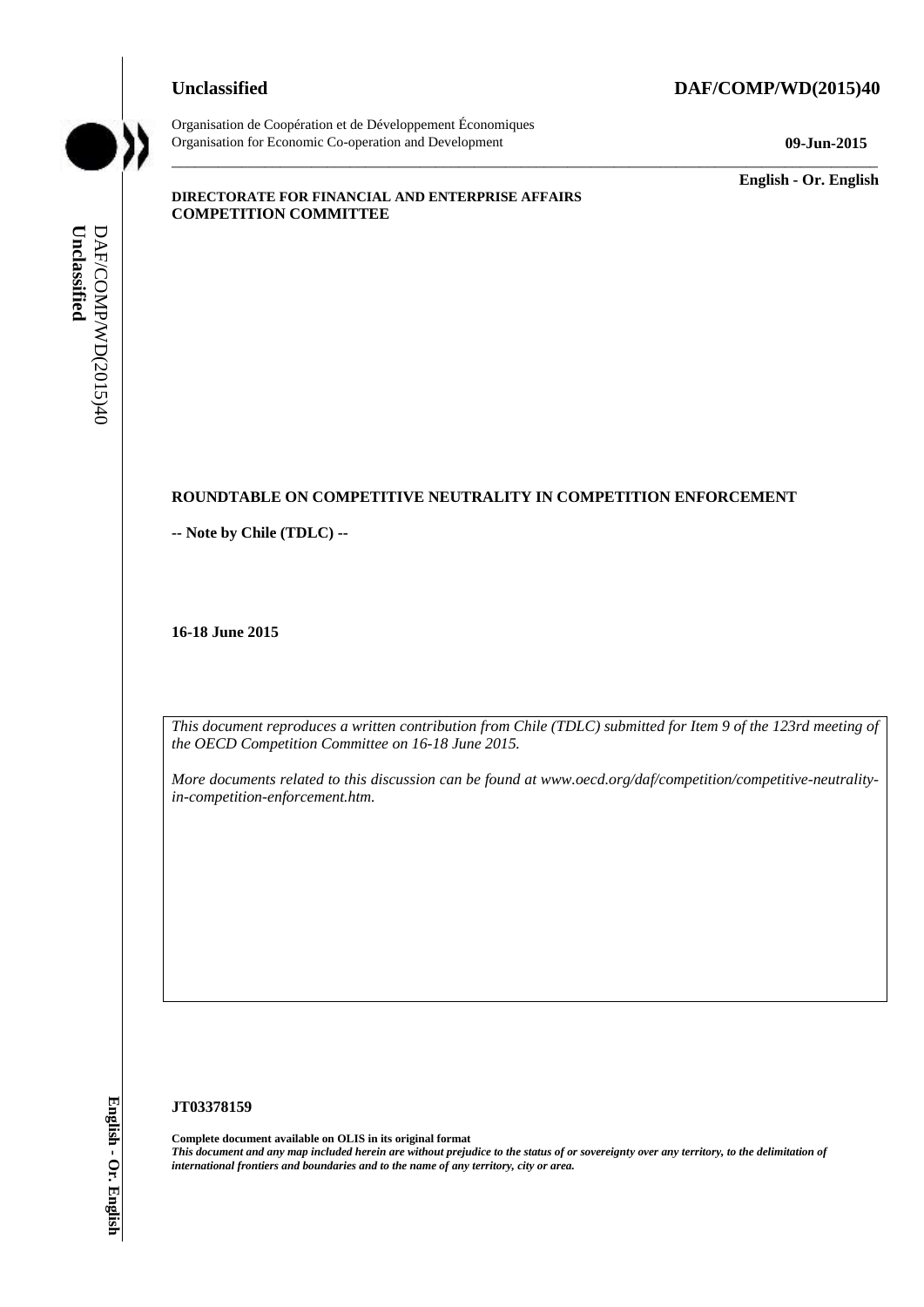# **CHILE (TDLC)**

1. Participation of the Chilean State in markets, particularly as a supplier of goods or services, is restricted in the Constitution, which establishes the principle of subsidiarity, according to which the State should only develop or subsidize goods or services that private parties are unable to provide.

2. In this sense, the second paragraph of number 19 of Article 21 of the Constitution states that "the State and its organisms will only be able to develop entrepreneurial activities or participate in them if a qualified quorum law authorizes them to do so. In that case, said activities will be subject to the common law applicable to private entities, with exceptions for justified reasons that also must be established by a qualified quorum law".

3. Currently, a few State companies exist in sectors that are considered vital to the country, such as port infrastructure, water companies, ground transportation, as well as fuel imports and refining. There's State presence in certain productive sectors, particularly in the mining and agricultural industries. It must be noted that all these State companies are subject to the same standards as private companies.

4. The Chilean Competition Law does not make any distinctions between State and private companies. Article 3 of this Law states that "*any person that enters into or executes, individually or collectively, any action, act or convention that impedes, restricts or hinders competition or tends to produce those effects, shall be sanctioned with the measures stated in article 26 of the present law, notwithstanding preventive, corrective or prohibitive measures that may be applied to said actions, acts or conventions in each case*".

5. In fact, there is no provision in the Law that exempts the State from its scope. The Chilean Competition Tribunal (TDLC) has explicitly stated this in several occasions. For instance, in Decision 123, the Tribunal stated that "*in order to define if a determined activity constitutes an economic activity for the intent of defending free competition* (…) *one must analyze the nature of the activity and not the nature of the person who engages in that activity. Therefore, every economic agent -this is, every natural or juridical person, under public or private law, for profit or nonprofit, contributing individually or collectively in a market as a supplier or as a buyer of goods or services, engages in activities that are subject to the Competition Law*".

6. The State has a relatively reduced participation as supplier in markets, in line with the subsidiary state philosophy that is the norm in this country; therefore, not many cases regarding advantages or disadvantages have arisen when dealing with competition between State-owned and private firms.

7. However, sometimes tensions arise between the objectives of the Competition Law and other governmental objectives, such as provision of certain public or quasi-public goods, or cases when the allocation of subsidies might eventually crowd out participation of private companies in a certain market. In those cases, the Tribunal has considered that, even though competition is a legally protected interest, in certain cases it might be contingent upon other interests of the State.

8. A very clear example of this situation is reflected in Decision 67/2008 of the TDLC. This case started with an accusation by a private helicopter company ("Helicópteros del Pacífico") against the Ministry of Agriculture and the National Forestry Corporation ("CONAF"). The defendants were